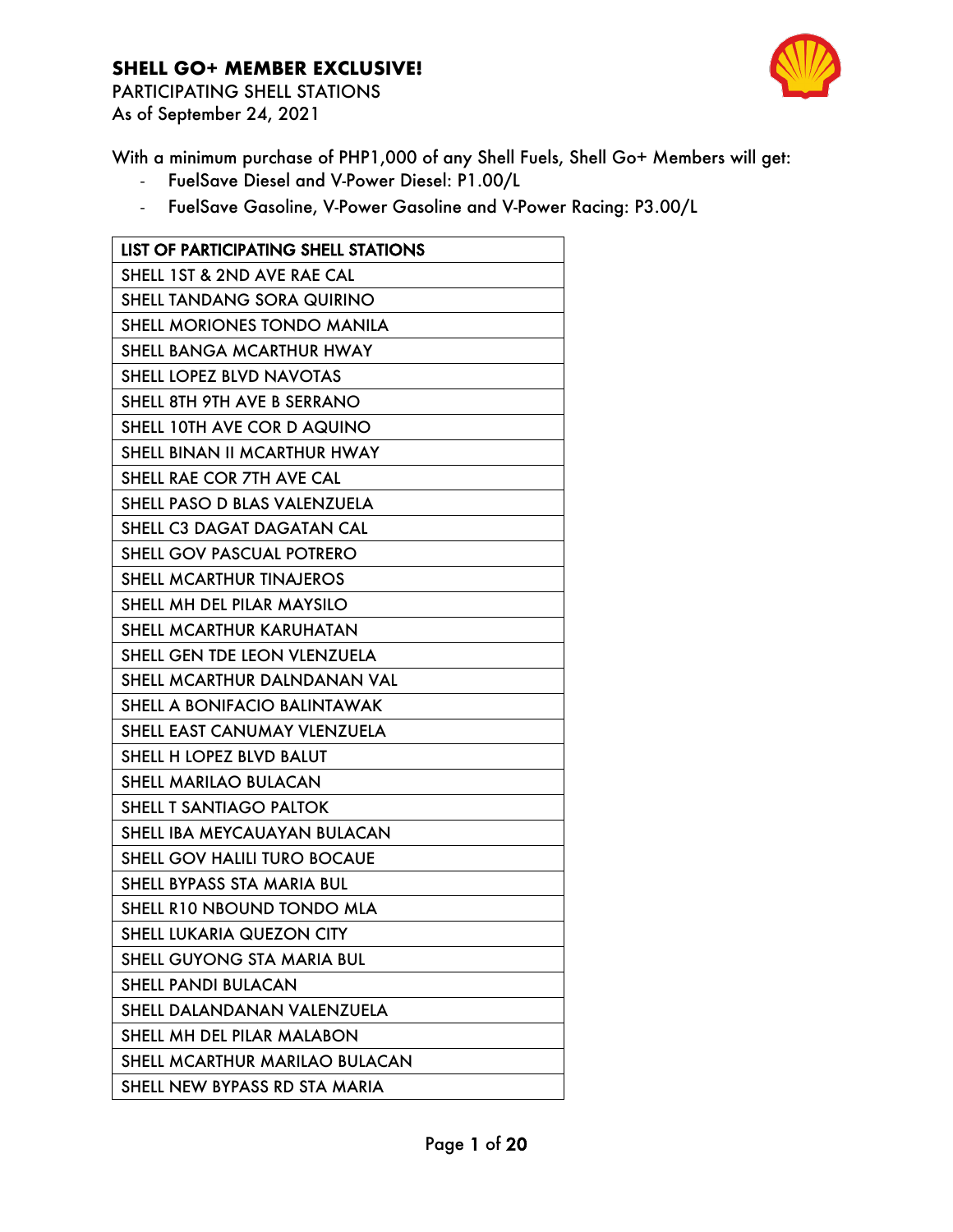PARTICIPATING SHELL STATIONS As of September 24, 2021 SHELL MCARTHUR DALNDANAN VAL SHELL BELFAST NOVALICHES SHELL DEPARO RD CALOOCAN SHELL CAMARIN RD CALOOCAN SHELL COMONWEALTH HOLY SPIRT SHELL CONGRESIONL BAGO BNTAY SHELL DMMA REGALADO FAIRVIEW SHELL DMMA DON ANTONIO QC SHELL DONA AMPARO CALOOCAN SHELL DMMA PEARL ST FAIRVIEW SHELL VISAYAS AVE QC SHELL DMMA NORTH FAIRVIEW QC SHELL SUSANO RD CAMARIN CAL SHELL SAUYO NOVALICHES QC SHELL UPPER PAYATAS ROAD QC SHELL BURGOS RODRIGUEZ RIZAL SHELL MONTALBAN RIZAL SHELL BATASAN SAN MATEO RD SHELL LOWER PAYATAS RODRIGUEZ SHELL DMMA FERIA NORTHBOUND SHELL PLEASNT HILLS SJDM BUL SHELL REGALADO PASONG PUTIK SHELL GEN LUIS ST NOVALICHES SHELL SUSANO EDEN NOVALICHES SHELL MINDANAO VETERANS QC SHELL MINDAVE BAHAY TORO SHELL SAPANG PALAY SJDM SHELL PARADA STA MARIA BUL SHELL MUZON DEL MONTE BULACN SHELL MINUYAN SJDM SHELL CONGRESIONL BAHAY TORO SHELL CASA MILAN SHELL KAMIAS COR KASINGKSING SHELL 20TH AVE PTUAZON CUBAO SHELL NEW YORK WEST PT CUBAO SHELL KATIPUNAN LA VISTA QC SHELL KATIPUNAN BLUERIDGE QC SHELL ARANETA LANDERGON QC SHELL ARANETA BRGY TATALON

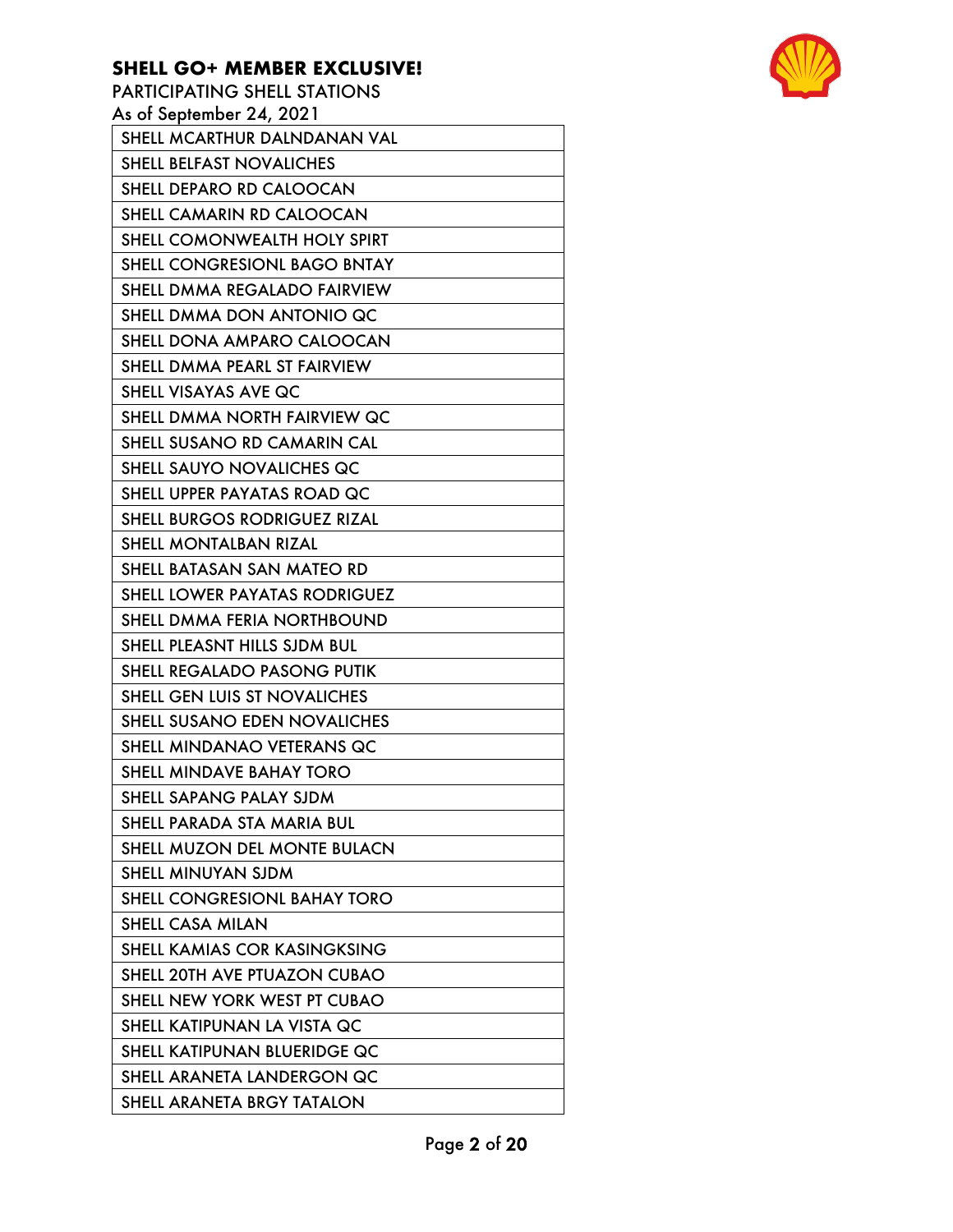PARTICIPATING SHELL STATIONS As of September 24, 2021 SHELL KALAYAAN MAKATARUNGAN SHELL TIMOG SCT YBARDALOZA SHELL ARANETA COR MA CLARA SHELL TIMOG AVE SCT TUAZON SHELL DEL MONTE AVE TALAYAN SHELL EDSA MAIN CUBAO QC SHELL QUEZON AVE IBANK QC SHELL C3 SGT RIVERA QC SHELL ROOSEVELT PITIMINI QC SHELL E RODRIGUEZ STO NINO SHELL JPRIZAL SPAIN MARIKINA SHELL JP RIZAL SAN ROQUE SHELL BRGY SAN JUAN TAYTAY SHELL CATAPUSAN TANAY RIZAL SHELL DARANGAN BINANGONAN SHELL OLIVEROS ANTIPOLO SHELL SUMULONG ANTIPOLO CITY

SHELL MARCOS HIGHWAY COGEO SHELL MASINAG ANTIPOLO

SHELL SUMULONG STO DOMINGO

SHELL BOSOBOSO ANTIPOLO SHELL PARUGAN ANTIPOLO

SHELL SUMULONG HWAY MAMBUGAN

SHELL A BONIFACIO TANONG MAR

SHELL A TUAZON SAN ROQUE MAR

SHELL ANGEL TUAZON SANROQUE

SHELL BAYANBAYAN MOLAVE

SHELL GEN LUNA AMPID

SHELL JP RIZAL LAMUAN MRIKNA SHELL MARCOS HIGHWAY DELAPAZ

SHELL MARCOS HWAY WBND RIZAL SHELL SOLIVEN ANTIPOLO CITY

SHELL CIRCUMFERENTIAL ANTPLO

SHELL ML QUEZON SUNFLOWER

SHELL BATINGAN BINANGONAN

SHELL TERESA RIZAL

SHELL MAYBANGCAL MORONG

SHELL BINANGONAN EAST ROAD

SHELL MARCOS HWAY ANTIPOLO

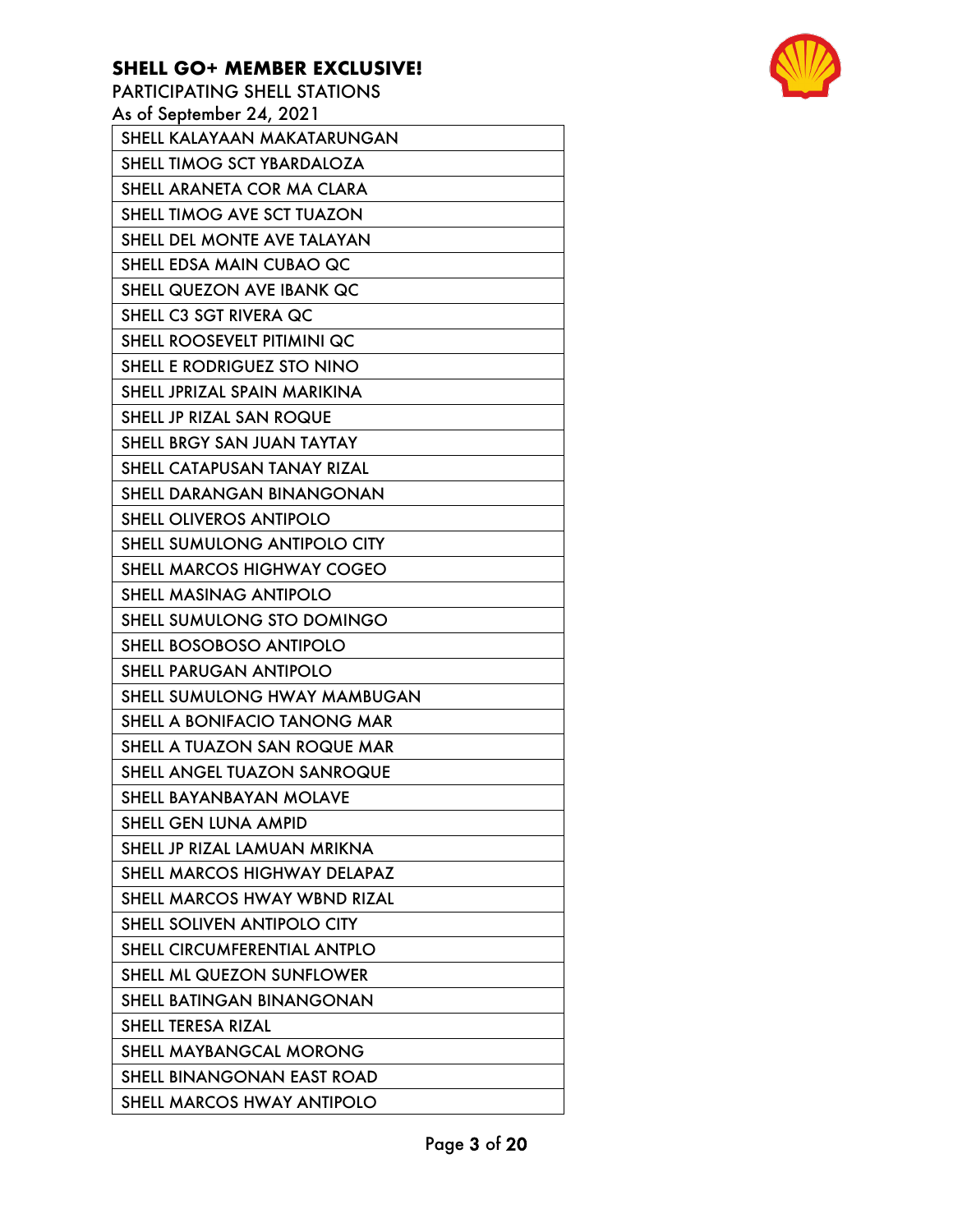PARTICIPATING SHELL STATIONS

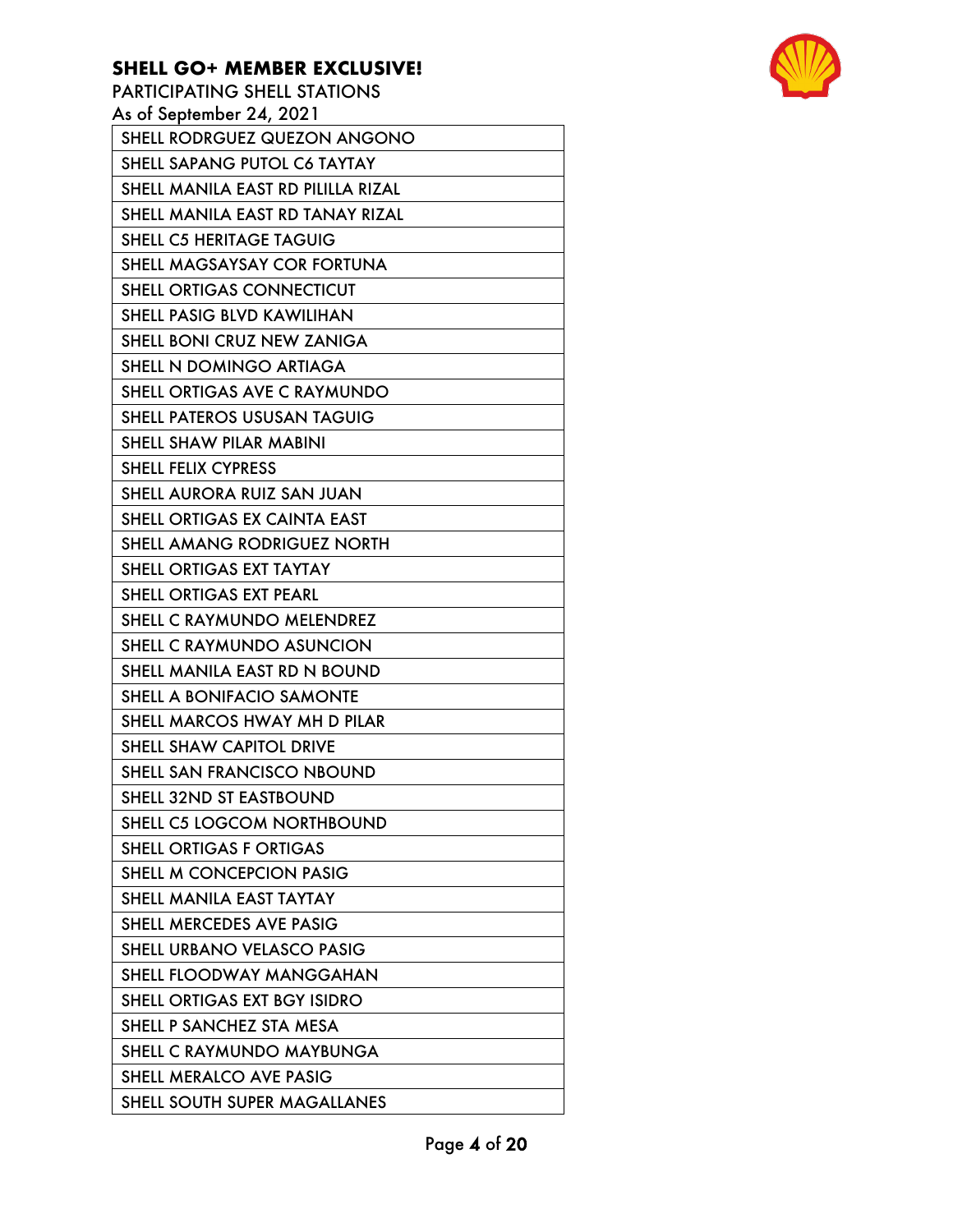| PARTICIPATING SHELL STATIONS        |
|-------------------------------------|
| As of September 24, 2021            |
| SHELL PEDRO GIL TEJERON             |
| <b>SHELL APACIBLE LUNA</b>          |
| <b>SHELL TAFT LIONS PASAY</b>       |
| SHELL CHINO ROCES METROPLITN        |
| <b>SHELL PRES QUIRINO LINAO</b>     |
| SHELL DMA BRADCO PARANAQUE          |
| SHELL MACAPAGAL BELLA PQUE          |
| <b>SHELL EDSA HERITAGE</b>          |
| SHELL SANTILLAN PASONG TAMO         |
| <b>SHELL QUIRINO ZAPOTE FLYOVER</b> |
| SHELL NAT L HWAY ALABANG VIA        |
| <b>SHELL AURORA ANDREWS</b>         |
| SHELL NAT L HIGHWAY TUNASAN         |
| SHELL SUCAT STA RITA                |
| <b>SHELL ALABANG ZAPOTE MDRIGAL</b> |
| <b>SHELL PEPSI TUNASAN</b>          |
| SHELL WEST SERVICE RD CUPANG        |
| <b>SHELL MARCOS ALVAREZ VENICE</b>  |
| SHELL NAGA RD PULANG LUPA           |
| SHELL OSMENA HWAY ESTANISLAO        |
| SHELL QUIRINO NAGA RD               |
| <b>SHELL ALABANG ZAPOTE</b>         |
| SHELL MARCOS ALVAREZ TALON          |
| SHELL DONA SOLEDAD PARANAQUE        |
| SHELL EAST SERVICE RD SUCAT         |
| SHELL DONA SOLEDAD DON BOSCO        |
| SHELL ALABANGZAPOTE PAMPLONA        |
| SHELL SUCAT RD SAN ISIDRO           |
| SHELL SUCAT RD SAN DIONISIO         |
| SHELL DONA SOLEDAD SM BICUTAN       |
| SHELL CAYETANO BLVD TAGUIG          |
| <b>SHELL EDSA MCKINLEY</b>          |
| SHELL EDSA BUENDIA                  |
| SHELL SOUTH SUPER MAGALLANES        |
| SHELL CHINO ROCES METROPLITN        |
| SHELL SANTILLAN PASONG TAMO         |
| SHELL EDSA MALIBAY PASAY            |
| <b>SHELL PRES QUIRINO LINAO</b>     |
| SHELL PRES QUIRINO MENOZA           |

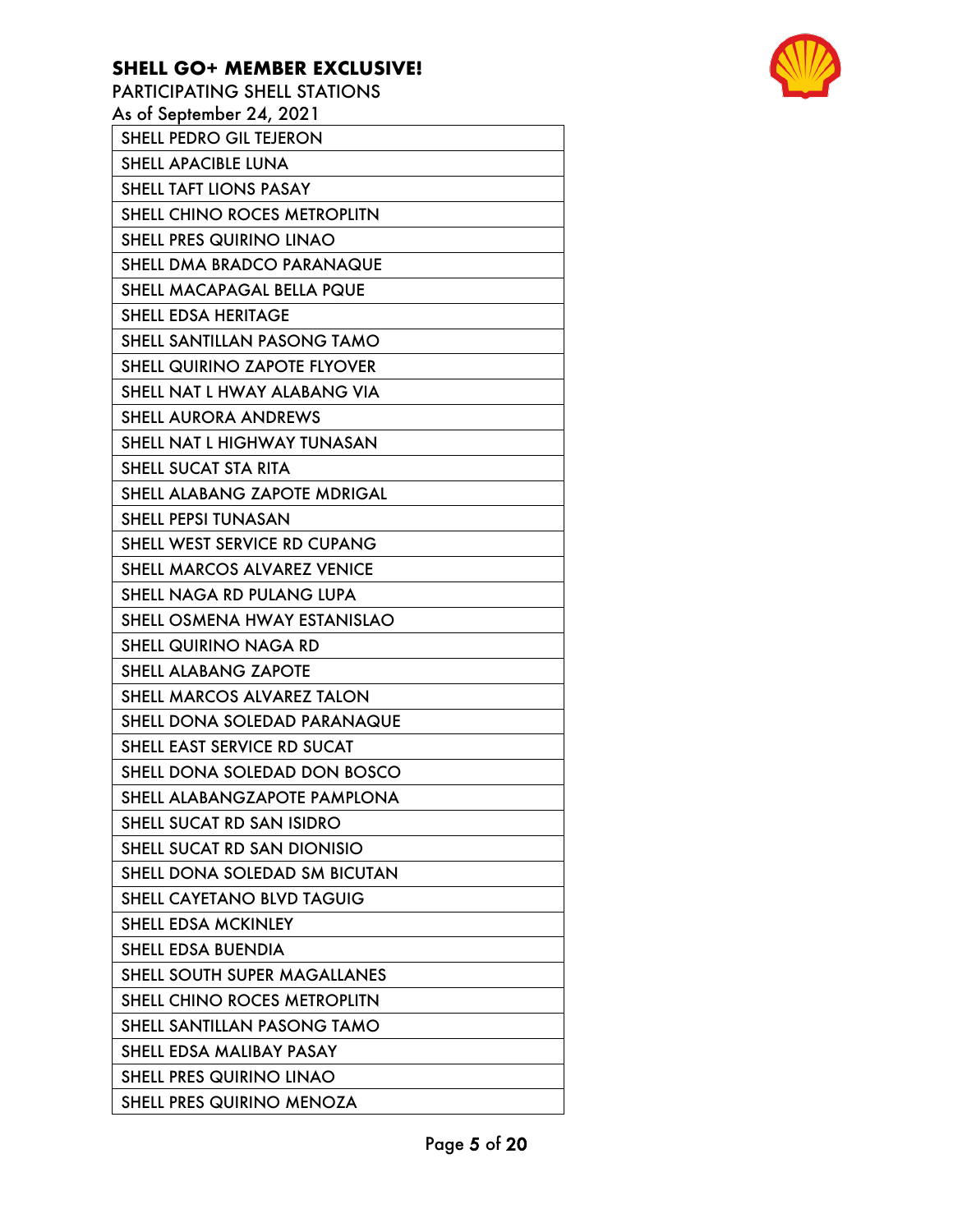PARTICIPATING SHELL STATIONS As of September 24, 2021 SHELL MOBILITY TAFT DLSU GREENSIDE SHELL EDSA BARANGAY BARRANCA SHELL PEDRO GIL TEJERON SHELL JP RIZAL TRINIDAD SHELL EDSA FLORIDA MNDALUYNG SHELL QUIRINO CLAUDIO SHELL TAFT LIONS PASAY SHELL DMA BRADCO PARANAQUE SHELL MACAPAGAL BELLA PQUE SHELL EDSA HERITAGE SHELL TAFT DAGONOY DLSU SHELL APACIBLE LUNA SHELL BUENDIA STA MONICA SHELL KAHILOM 3 PANDACAN SHELL OTIS PAZ GUAZON SHELL J ABAD SANTOS TECSON SHELL LAONG LAAN DELA FUENTE SHELL UNITED NATIONS PEREZ SHELL KALAW DEL PILAR SHELL ANDALUCIA REQUESENS SHELL WST SERVICE RD CIELITO SHELL SALAWAG DASMARINAS SHELL BUHAY NA TUBIG CAVITE SHELL OPEN CANAL RD IMUS CAVITE SHELL BANCAL CARMONA SHELL PALIPARAN DASMARINAS SHELL BUROL DBB DASAMARINAS SHELL MOLINO PAG ASA BACOOR SHELL MOLINO SM BACOOR SHELL PALIPARAN ROAD CAVITE SHELL CASTANEDA BELLA IMUS SHELL AGUINALDO SALITRAN DAS SHELL AGUINALDO IMUS CAVITE SHELL BONIFACIO ST LLAMADO SHELL TAGAYTAY KAYBGAL SOUTH SHELL GOV DRIVE TRECE MARTI SHELL GOVERNORS DRIVE LANGKAAN SHELL BUCANDALA IMUS SHELL HUGO TRECE MARTIRES

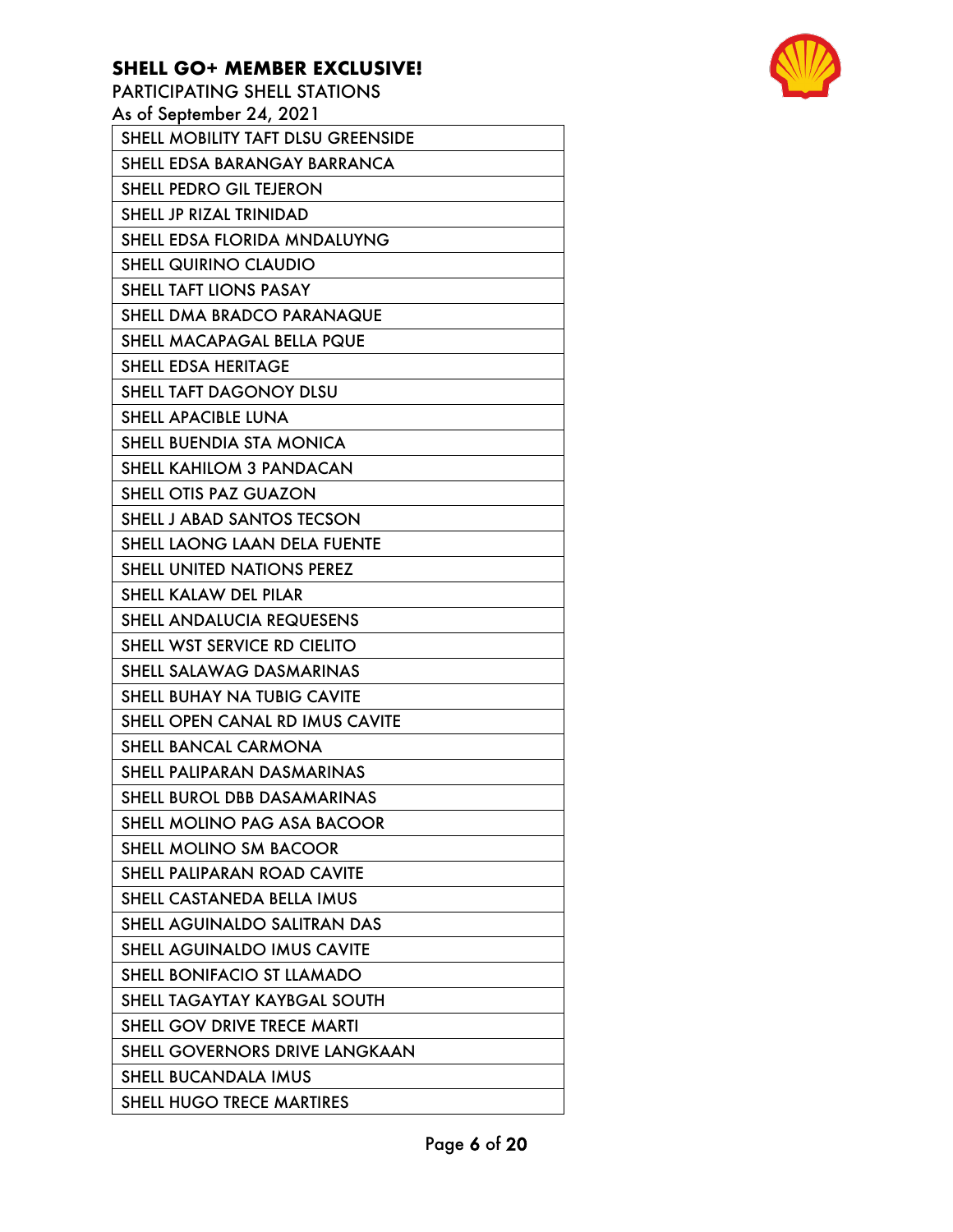| <b>PARTICIPATING SHELL STATIONS</b>    |
|----------------------------------------|
| As of September 24, 2021               |
| <b>SHELL BROOKESIDE GEN TRIAS</b>      |
| SHELL GAVINO MADERAN GMA               |
| SHELL CHIPECO AVE CALAMBA              |
| <b>SHELL ANOS LOS BANOS</b>            |
| SHELL STA CLARA PILA LAGUNA            |
| SHELL BINAN SAN PEDRO HWAY LAG         |
| SHELL DON JOSE STA ROSA                |
| SHELL NB SLT STO TOMAS BINAN           |
| <b>SHELL TAGAPO STA ROSA</b>           |
| SHELL DILA STA ROSA                    |
| SHELL NUVALI STA ROSA CITY             |
| <b>SHELL BALIBAGO ROAD LAGUNA</b>      |
| <b>SHELL CARMELTOWN CANLUBANG</b>      |
| SHELL ETON STA ROSA LAGUNA             |
| SHELL SAN ANTONIO BINAN                |
| <b>SHELL CARMONA BINAN</b>             |
| SHELL MERCADO STA ROSA.                |
| SHELL NUEVA SAN PEDRO                  |
| <b>SHELL PULO CABUYAO</b>              |
| <b>SHELL PACIANO CALAMBA</b>           |
| SHELL SAN CRISTOBAL CALAMBA            |
| SHELL PARIAN CALAMBA LAGUNA            |
| <b>TEAM SIX FUEL DISTRIBUTORS INC.</b> |
| SHELL SOUTHWOODS DRIVE BINAN           |
| SHELL HALANG RD BINAN LAGUNA           |
| SHELL CARMONA TIMBAO BINAN             |
| SHELL TURBINA CALAMBA                  |
| SHELL BACNOTAN DRVE REAL CAL           |
| SHELL BUCAL CALAMBA                    |
| SHELL MAHARLIKA HWAY CALAMBA           |
| SHELL BINAKAYAN KAWIT                  |
| <b>SHELL TIRONA HABAY BACOOR</b>       |
| SHELL KM17 AGUINALDO BACOOR            |
| SHELL GOV FERRER RD GEN TRI CAV        |
| SHELL MLA CVITE RD DALAHICAN           |
| SHELL TEJERO GEN TRIAS                 |
| <b>SHELL SORIANO TABON CAVITE</b>      |
| SHELL CENTENNIAL BACAO                 |
| SHELL BANGA TALISAY BATANGAS           |

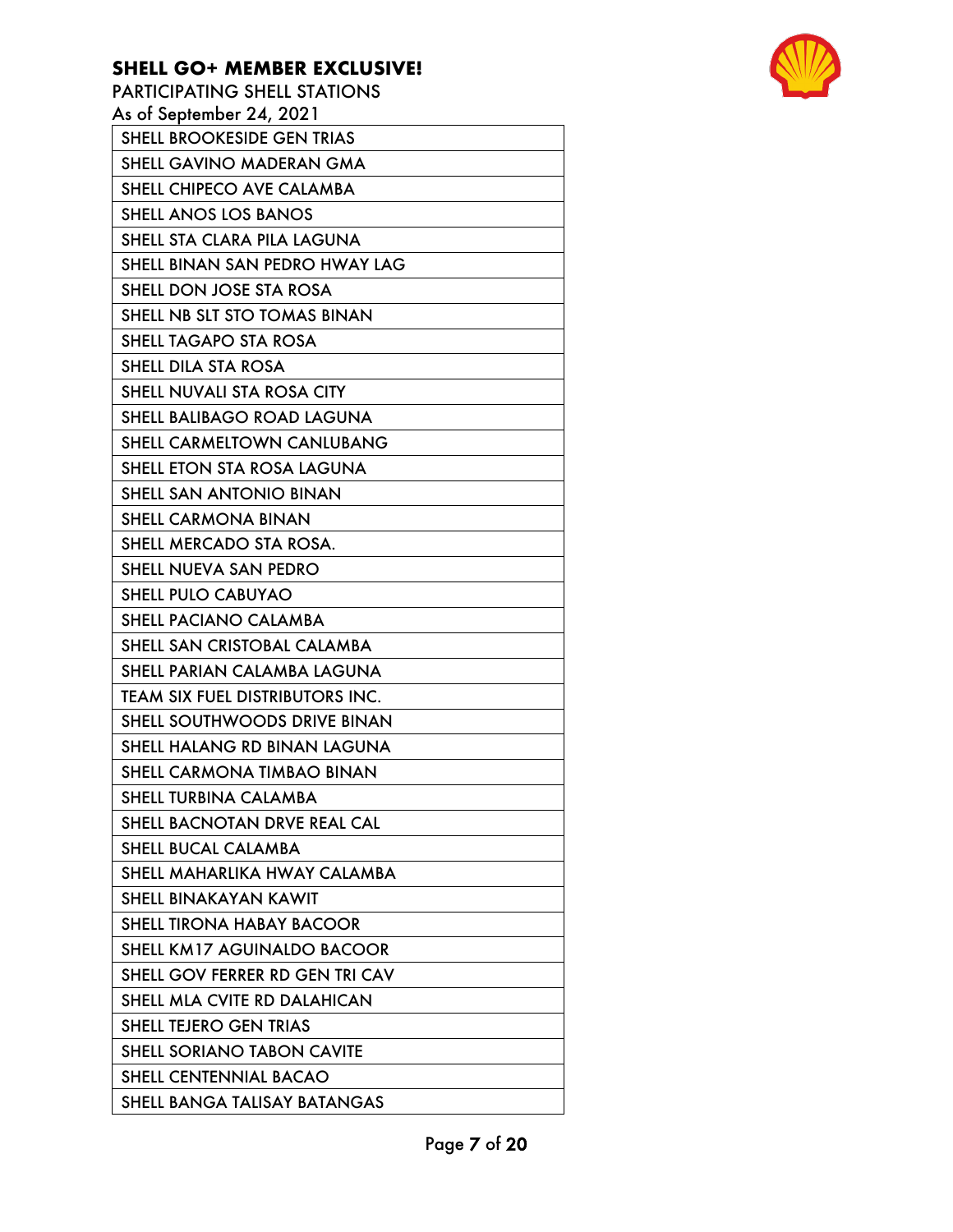| PARTICIPATING SHELL STATIONS        |
|-------------------------------------|
| As of September 24, 2021            |
| SHELL STO TOMAS BATANGAS            |
| SHELL SAN JOSE BATANGAS             |
| SHELL GEN LUNA SABANG LIPA          |
| SHELL AYALA HWAY BALINTAWAK         |
| SHELL ANTIPOLO D NORTE LIPA         |
| <b>SHELL INOSLUBAN LIPA</b>         |
| SHELL JP LAUREL HWAY TAMBO          |
| <b>SHELL INOSLUBAN LIPA 2</b>       |
| SHELL MARAWOY LIPA BATANGAS         |
| SHELL PALLOCAN WEST BATANGAS        |
| <b>SHELL MABINI BATANGAS</b>        |
| SHELL A MABINI TANAUAN              |
| SHELL LAUREL HWAY TANAUAN           |
| SHELL JP LAUREL HWAY MALVAR         |
| <b>SHELL TANAUAN</b>                |
| <b>SHELL CUENCA BATANGAS</b>        |
| SHELL ABUNG SAN JUAN BATANGAS       |
| <b>SHELL PADRE GARCIA 2</b>         |
| SHELL TAMBO NB LIPA                 |
| SHELL NTI MATAAS NA KAHOY LIPA CITY |
| <b>SHELL TAAL LEMERY DIVERSION</b>  |
| <b>SHELL DAGATAN LIPA</b>           |
| SHELL KUMINTANG LLAYA BATS          |
| <b>SHELL CALICANTO BATNGAS CITY</b> |
| <b>SHELL PORT DIVERSION BATNGAS</b> |
| SHELL SAN PASCUAL BATANGAS          |
| <b>SHELL KUMINTANG BATANGAS</b>     |
| <b>SHELL GATID STA CRUZ</b>         |
| SHELL CALUMPANG TAYABAS QZN         |
| SHELL CANDELARIA QUEZON             |
| <b>SHELL LALIG TIAONG QUEZON</b>    |
| SHELL MASIN CANDELARIA QZN          |
| SHELL SAN RARAEL SAN PABLO          |
| SHELL SAN ROQUE SAN PABLO           |
| SHELL SABANG ROAD SAN PABLO         |
| SHELL COLAGO SAN PABLO              |
| SHELL LUCENA DIVERSION              |
| <b>SHELL PAGBILAO QUEZON</b>        |
| SHELL GULANG GULANG LUCENA          |

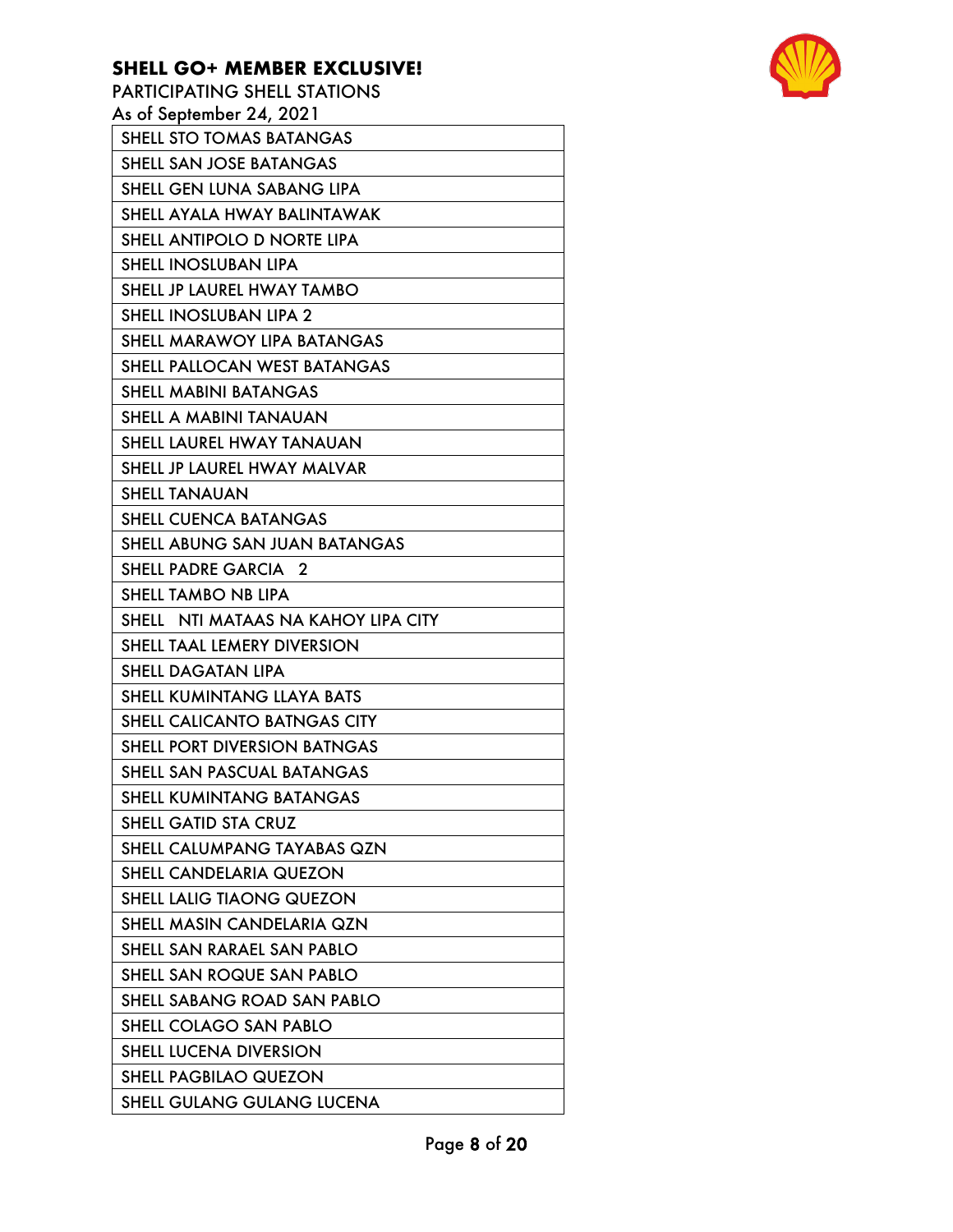PARTICIPATING SHELL STATIONS As of September 24, 2021 SHELL RIZAL ST LEGASPI SHELL BUSAY DARAGA ALBAY SHELL RIZAL BRGY 24 LEGASPI SHELL MAGSAYSAY AVE NAGA SHELL CONCEPCION PEQUENA 2 SHELL CONCEPCION PEQUENIA 1 SHELL NATL HWAY MABOLO NAGA SHELL DEL ROSARIO NAGA CITY SHELL ROXAS TRIANGULO NAGA SHELL IMELDA ROCES AVE LEGAZPI SHELL NIOG MOLINO BACOOR SHELL LALAAN 1 SILANG CAVITE SHELL CWC PILI CADLAN SHELL PENAFRANCIA DARAGA SHELL SAN JUAN PILI CAM SUR DY JERALD FUENTEBELLA SHELL SAN ROQUE IRIGA CITY SHELL DELA PAZ NRTE PAMPANGA SHELL JASA MEXICO SHELL SAN FERNANDO LA UNION SHELL TONTON LINGAYEN SHELL CANGATBA PORAC PMPANGA SHELL ABUCAY BATAAN SHELL NAT RD DAMPOL PUL BUL SHELL ROXAS ISABELA SHELL STA MARIA ILOCOS SUR SHELL NARVACAN ILOCOS NORTE SHELL FERNANDO ANGAT BULACAN SHELL CALAO ISABELA SHELL PILAR BATAAN SHELL WAKAS CAINGIN BOCAUE SHELL PLARIDEL BYPASS ROAD SHELL BAYAMBAN PANGASINAN SHELL MAGSAYSAY TABUK CITY SHELL LAL LO CAGAYAN 2. SHELL BAYOMBONG NUEVA VIZCAYA SHELL NHWAY SOLANO NUEVA SHELL VALDEZ BATAC ILOCOS N

SHELL MCARTHUR SBND URDANETA

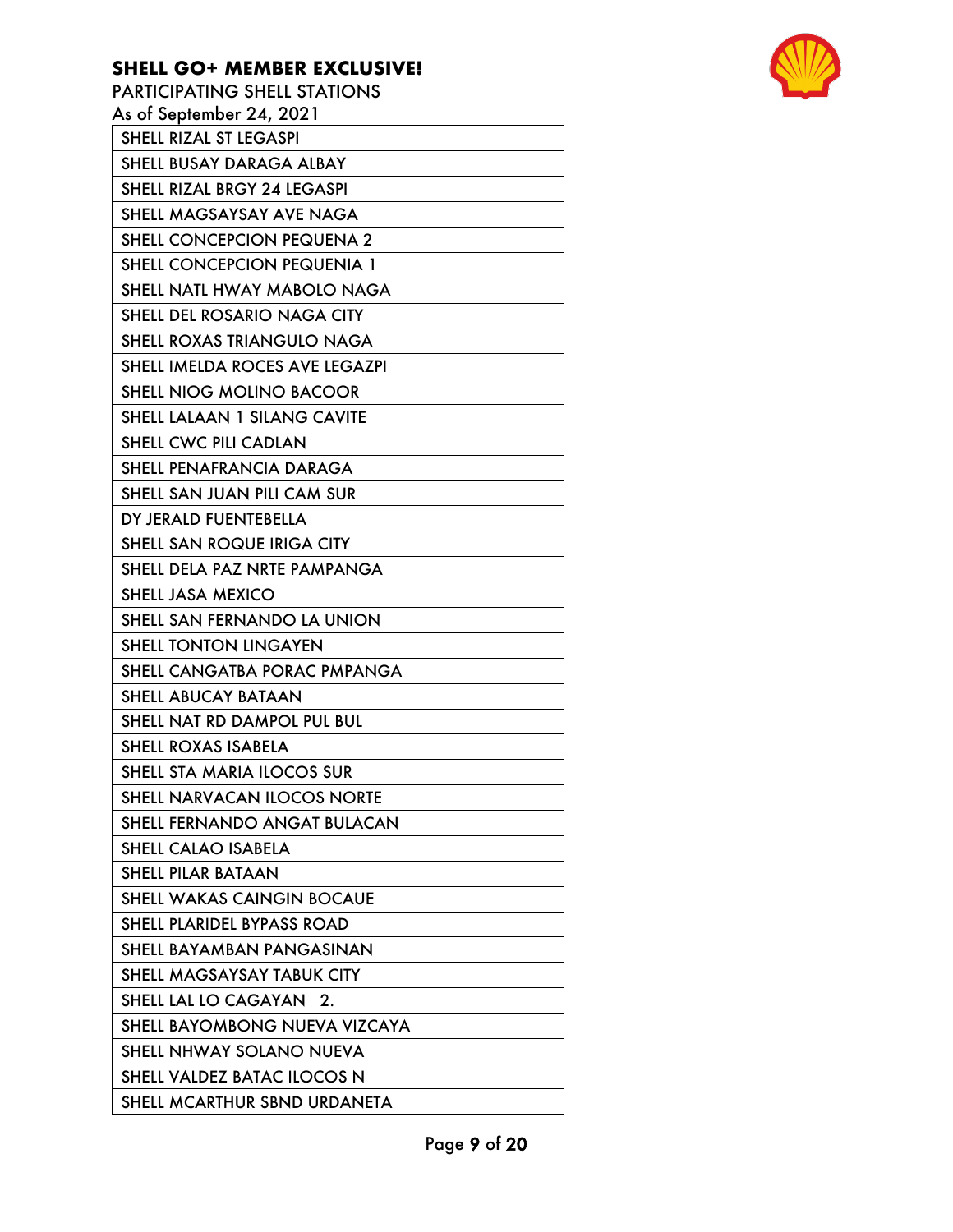PARTICIPATING SHELL STATIONS As of September 24, 2021 SHELL PLARIDEL BYPASS BUSTOS SHELL CARMEN ROSALES PANG SHELL CAPITOL BLVD PAMPANGA SHELL CABATUAN ISABELA SHELL DIV RD LAOAG ILOCOS N SHELL CABARUAN CAUAYN ISBELA SHELL SAN FABIAN PANGASINAN SHELL KM4 BALILI LA TRINIDAD SHELL TAGUDIN ILOCOS SUR SHELL SAN NICOLAS ILOCOS NORTE SHELL MALAPAT CORDON ISABELA SHELL CAMILING TARLAC CITY SHELL BACOLOR PAMPANGA SHELL SAN VICENTE APALIT SHELL LAL LO CAGAYAN 1. SHELL LUCAO DISTRICT DAGUPAN SHELL MAGAPIT LAL-LO SHELL BAGAY ROAD TUGUEGARAO SHELL LEG SAN MANUEL TARLAC SHELL MARIVELES BATAAN SHELL TAMBAC MALASIQUI SHELL SINDALAN SFO PAMPANGA SHELL LIBAG TUGUEGARAO CITY SHELL BALAOAN LA UNION SHELL MALASIN SAN JOSE N E SHELL ALEXANDER LACHICA PANG SHELL FERNANDEZ DAGUPAN PANG SHELL CAMP ONE ROSARIO LU SHELL NAGUILIAN ISABELA SHELL SAN JUAN SAN ILDEFONSO SHELL NANGALISAN LAOAG CITY SHELL MAHARLIKA TALAVERA N E SHELL SEVILLA SFO LA UNION SHELL MONCADA TARLAC SHELL SAN AGUSTIN SFO PMPNGA SHELL TABUG BATAC ILOCOS N SHELL Solana Cagayan SHELL PARALAYA PORAC SHELL DOLORES SFO PAMPANGA

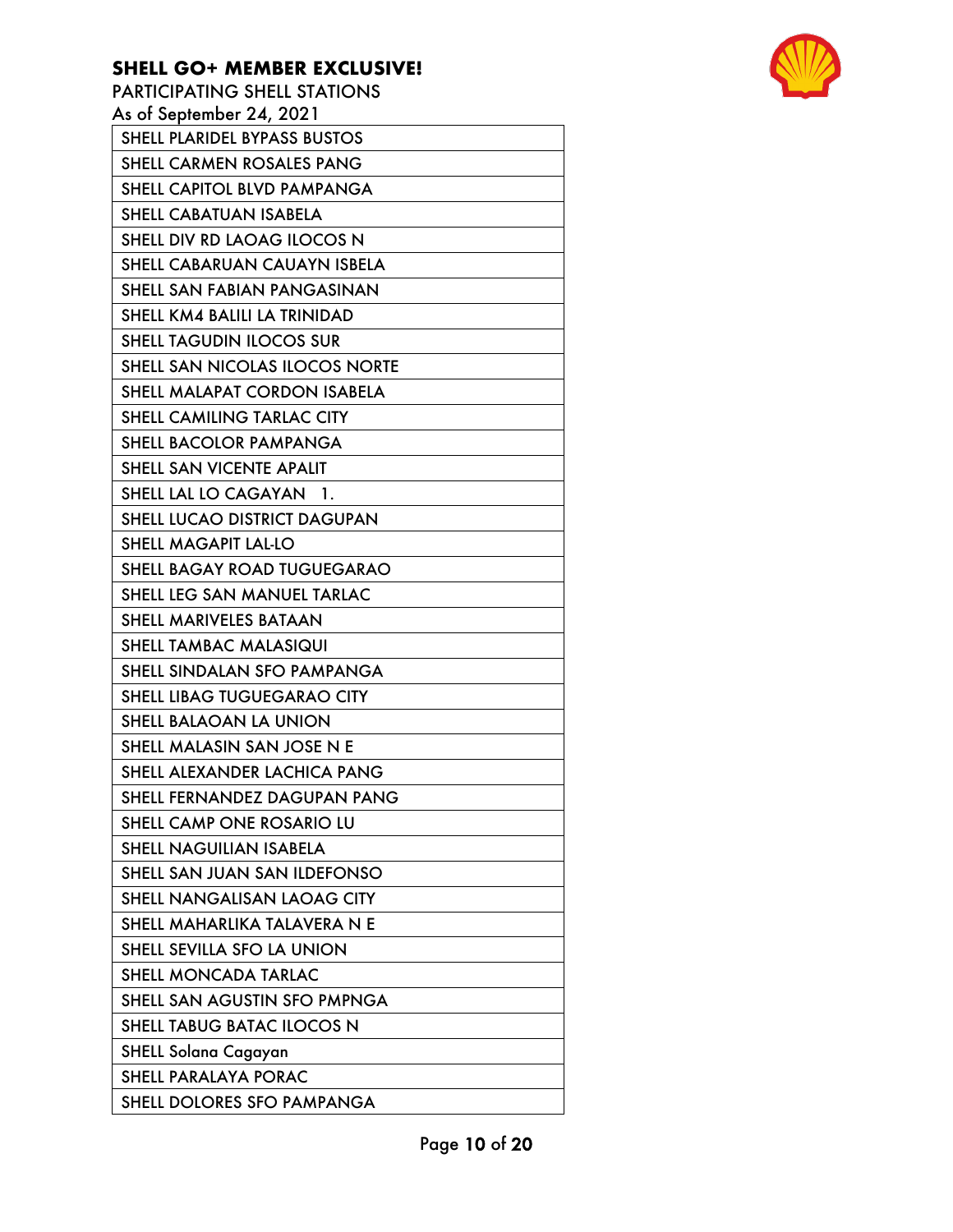PARTICIPATING SHELL STATIONS As of September 24, 2021 SHELL UPI GAMU ISABELA SHELL SAN JUAN BALAGTAS BUL SHELL APARRI CAGAYAN SHELL BRGY 50 BUTTONG LAOAG SHELL MCARTHUR VILLASIS PANG SHELL CAGAYAN RD 1 PLARIDEL SHELL SN JOSE BLIWAG BULACAN SHELL TANEDO MCARTHUR TARLAC SHELL NAGUILIAN1 BAGUIO CITY SHELL NORZAGARAY BULACAN SHELL MCARTHUR AGOO LA UNION SHELL PAOMBONG BULACAN SHELL AIRPORT TUGUEGARAO SHELL FLORIDABLANCA PAMPANGA 2 SHELL CAGGAY TUGUEGARAO CITY SHELL OG2 SAN FERNANDO CITY SHELL POZORRUBIO PNGSN SHELL STO DOMINGO ILOCOS SUR SHELL MARUNGKO ANGAT BULACAN SHELL SABANG BALIUAG SHELL MAGALANG PAMPANGA SHELL SAN IDELFONSO BULACAN SHELL DRT CARPA BALIUAG BUL SHELL CANDON ILOCOS SUR SHELL MCARTHUR MABALACAT PAM SHELL BONIFACIO RIZAL TUGUE SHELL BANTAY ILOCOS SHELL BAMBANG NUEVA VIZCAYA SHELL EMILIO VERGARA CABANATUAN SHELL RIZAL NUEVA ECIJA SHELL MAHRLIKA CABANATUAN NE SHELL SN JOSE CONCEPCION TAR SHELL BUNTUN HIWAY DIV TUGUE SHELL SAN ILDEFONSO ILCS SUR SHELL MAGSINGAL ILOCOS SUR SHELL BANGAR LA UNION SHELL VALDEFUENTE CABANATUAN SHELL CARIG SUR TUGUEGARAO SHELL SAN RAFAEL TARLAC

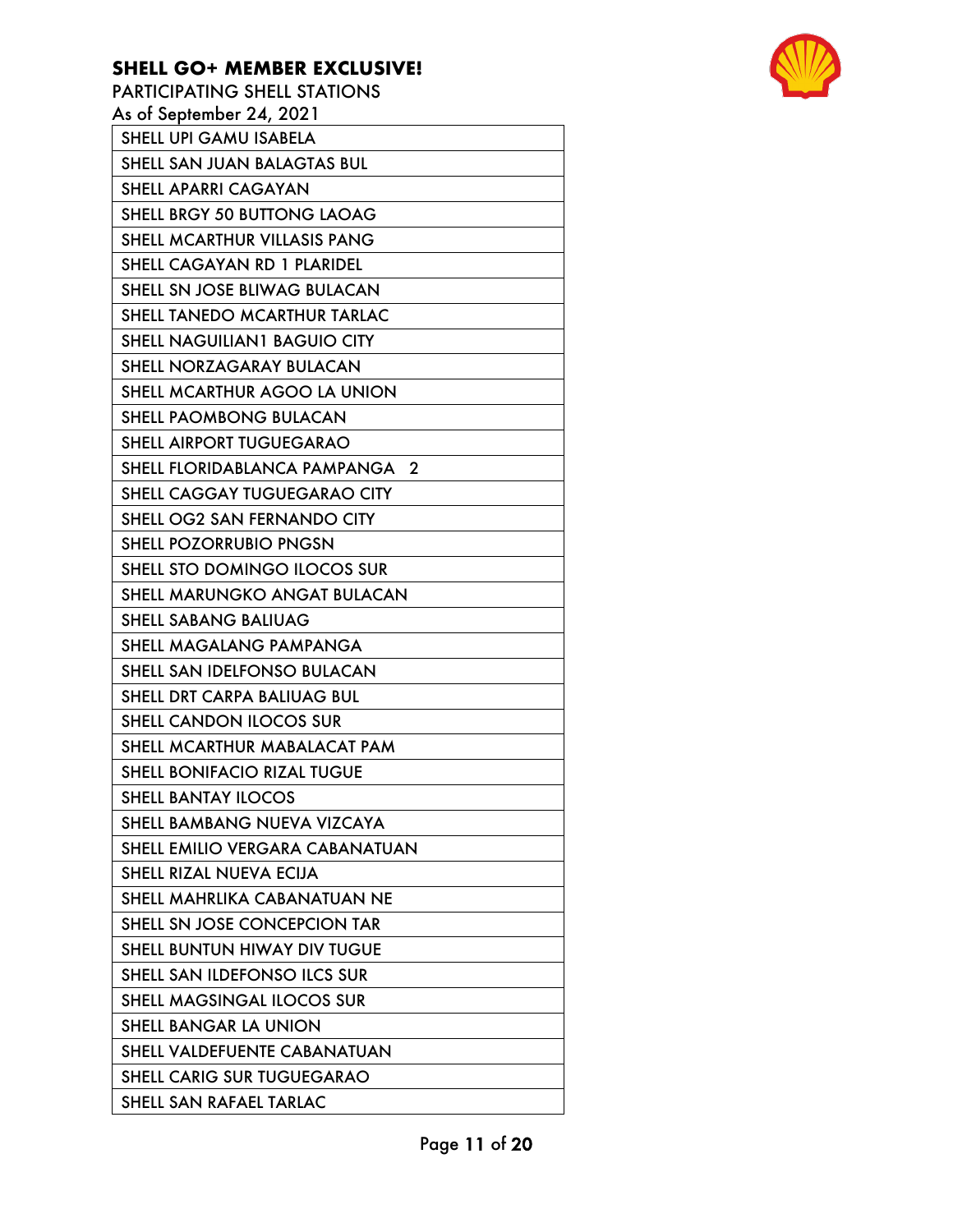PARTICIPATING SHELL STATIONS As of September 24, 2021 SHELL PRENZA II MARILAO BULACAN SHELL OG RD ARAYAT PAMPANGA SHELL SAN MIGUEL CALASIAO SHELL DRT BALIUAG BULACAN SHELL ALMAGUER BAMBANG SHELL TUMAUINI ISABELA SHELL VILLA SOLIMAN TARLAC SHELL VLI MCARTHUR TARLAC SHELL CABALANTIAN BACOLOR SHELL SANTIAGO ISABELA SHELL BAUANG LA UNION SHELL LAZATIN SAN FERNANDO SHELL STA CRUZ GUIGUINTO BUL SHELL DRT HWAY S CRISTO PUL SHELL SUBIC ZAMBALES SHELL BALANGA BATAAN SHELL OG ROAD LUBAO PAMPANGA SHELL EAST BAJAC OLONGAPO SHELL KM4 MARCOS HWAY BAGUIO SHELL AGNAYA PLARIDEL BUL SHELL SEVILLA SN FERNANDO LU SHELL SAN FERMIN CAUAYAN SHELL OLONGAPO GAPAN ROAD SHELL FORTUNA FLORIDABLANCA SHELL BACNOTAN LA UNION SHELL CARLATAN SN FERNNDO LU SHELL NLT3 GUIGUINTO BULACAN SHELL OG1 SAN FERNANDO PAMP SHELL STO TOMAS PAMPANGA SHELL BALOC STO DOMINGO SHELL GAYA G SJDM BULACAN SHELL FAB MARIVELES SHELL TAPUAC DAGUPAN PANG SHELL DRT TANGOS BALIWAG BUL SHELL BANGUED ABRA 2 SHELL SUMACAB CABANATUAN SHELL TABANG TOLL GUIGUINTO SHELL MEXICO PAMPANGA SHELL MAASIM SN RAFAEL BULCN

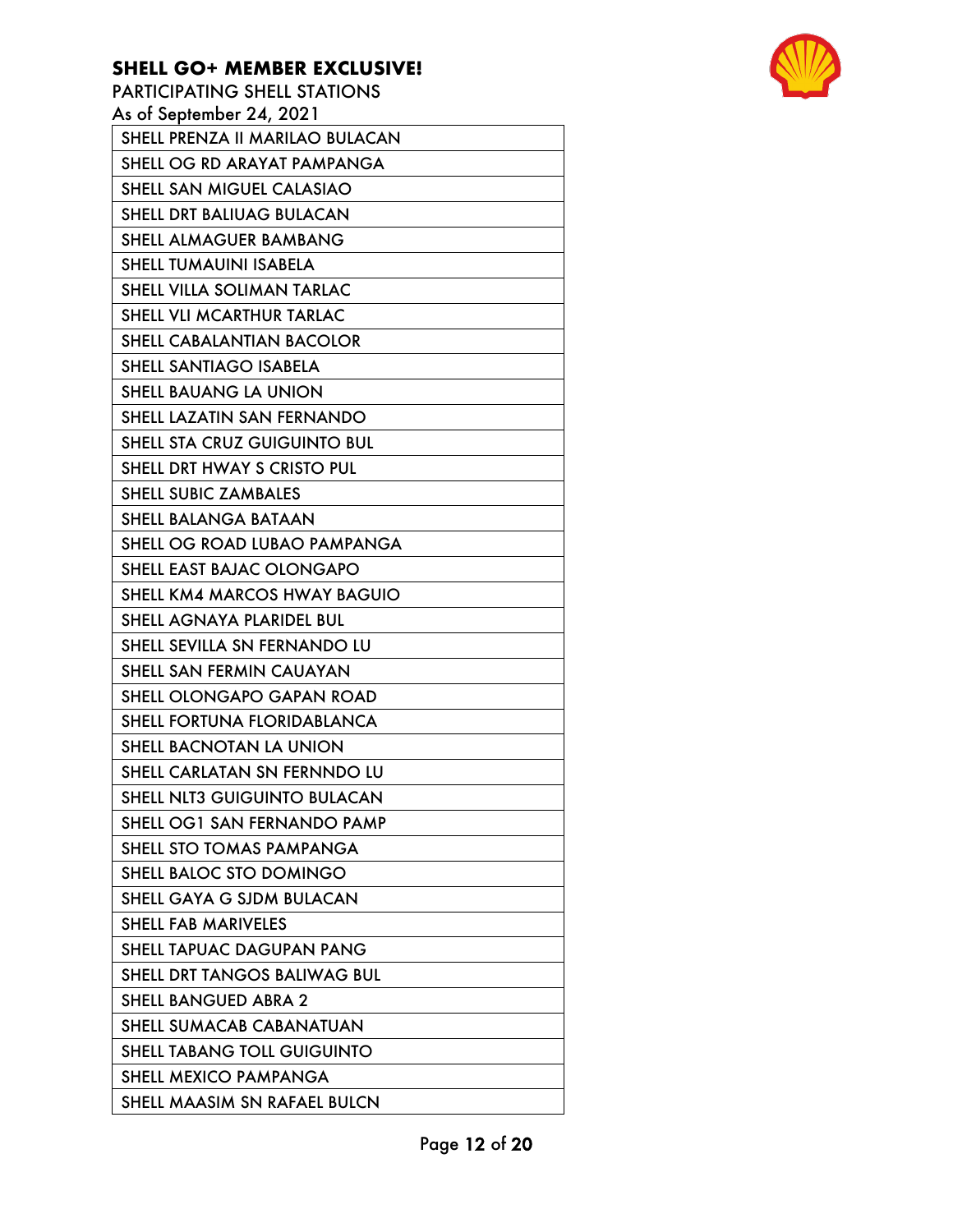PARTICIPATING SHELL STATIONS As of September 24, 2021 SHELL DEL PILAR SN FERNANDO SHELL MALIWALO TARLAC TARLAC SHELL MHARLIKA DEL PILAR CAB SHELL HENZON ANGELES PMPANGA SHELL LAYAC DINALUPIHAN BAT SHELL NLT1 NORTHBOUND BUL SHELL NLT2 SBND MEXICO PAMP SHELL GUIGUINTO BULACAN SHELL MABIGA MABALACAT PAMP SHELL ABANAO RD BAGUIO CITY SHELL N EXPRESSWAY DAU PAMP SHELL CAGAYAN RD 2 PLARIDEL SHELL BRGY DAKILA MALOLOS SHELL MCARTHUR J GONZALES SHELL MCARTHUR MARILAO BULACAN SHELL MCARTHUR PULUNG BULU SHELL MCARTHUR DAU MABALACAT SHELL CAPAS TARLAC SHELL MCARTHUR HWAY MALOLOS SHELL TELEBASTAGAN SFO CITY SHELL CLRKFILD FP ZNE PMPNGA SHELL PRES OSMENA CEBU CITY SHELL S OSMENA T PADILLA SHELL MJ CUENCO CARRETA SHELL V RAMA CALAMBA CEBU SHELL N BACALSO MINGLANILLA SHELL A DEL ROSARIO CENIZA SHELL A S FORTUNA WEST SHELL J PANIS USC SHELL BACALSO SIGA BULACAO SHELL AC CORTES EAST MANDAUE SHELL LLAMAS LAWAAN TALISAY SHELL QUEZON NATL HWAY PUSOK SHELL CEBU SOUTH BASAK PARDO SHELL JOSE RIZAL NORTH SHELL DUTERTE LOMBOY CEBU SHELL OUANO AVE SOUTH SHELL SALINAS EDISON CEBU SHELL BASAK MARIGONDON HUMAY

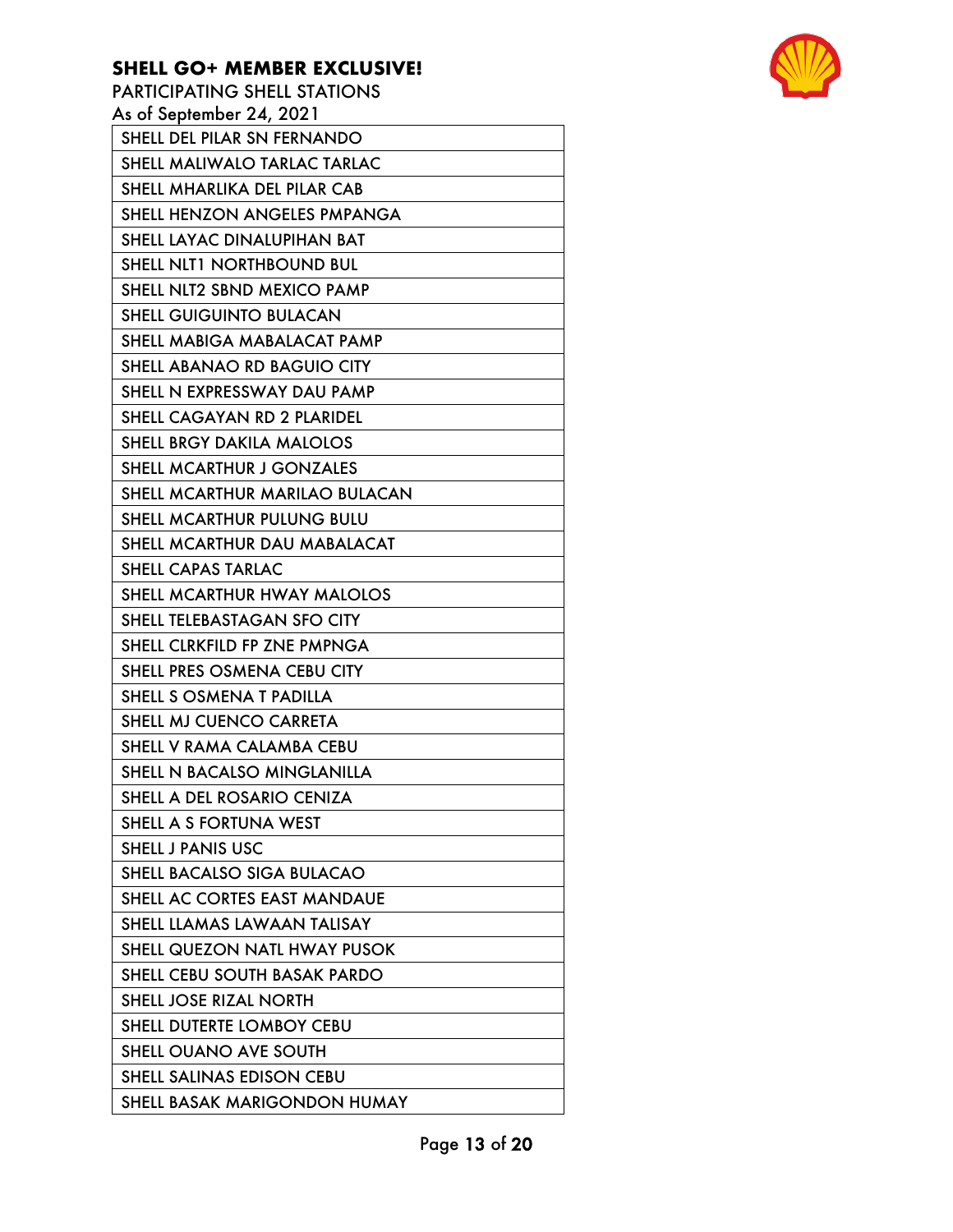PARTICIPATING SHELL STATIONS As of September 24, 2021 SHELL ESCARIO CAPITOL CHURCH SHELL OUANO AVE NORTH SHELL CSC ROAD CONSOJONG SHELL PLARIDEL MANDAUE SHELL SAN ROQUE TALISAY CEBU SHELL BUAYA LAPULAPU SHELL NB MCBRIONES MANDAUE SHELL SB MCBRIONES MANDAUE SHELL F CABAHUG CEBU CITY SHELL QUEZON MGUIKAY MANDAUE SHELL NATL HIWAY MINGLANILLA SHELL UN AVE MANDAUE CEBU SHELL BASAK PARDO CEBU SHELL PUSOK LAPU LAPU CEBU SHELL MAMBALING ROAD CEBU SHELL NATALIO BACALSO CEBU SHELL TAGUNOL PARDO CEBU SHELL GEN MAXILOM CEBU SHELL BANILAD MARIA LUISA SHELL BABAG MACTAN CEBU SHELL TISA KATIPUNAN SHELL TALAMBAN SHELL RAFAEL RABAYA SHELL JP RIZAL TABOK MANDAUE SHELL T PADILLA CEBU PORT SHELL CPG CALCETA TAGBILARAN SHELL CONSOLACION CEBU SHELL COMPOSTELA CEBU SHELL TAYUD CONSOLACION CEBU SHELL JA CA TAGBILARAN BOHOL SHELL CARCAR CITY CEBU SHELL PANADTARAN SANFERNANDO SHELL DAKIT BOGO CEBU SHELL NORTH CONSOLACION CEBU SHELL SAN REMEGIO CEBU SHELL BANTAYAN CEBU SHELL MATAHIMIK P PRINCESA SHELL SAN PEDRO P PRINCESA SHELL PUERTO PRINCESA PLAWAN

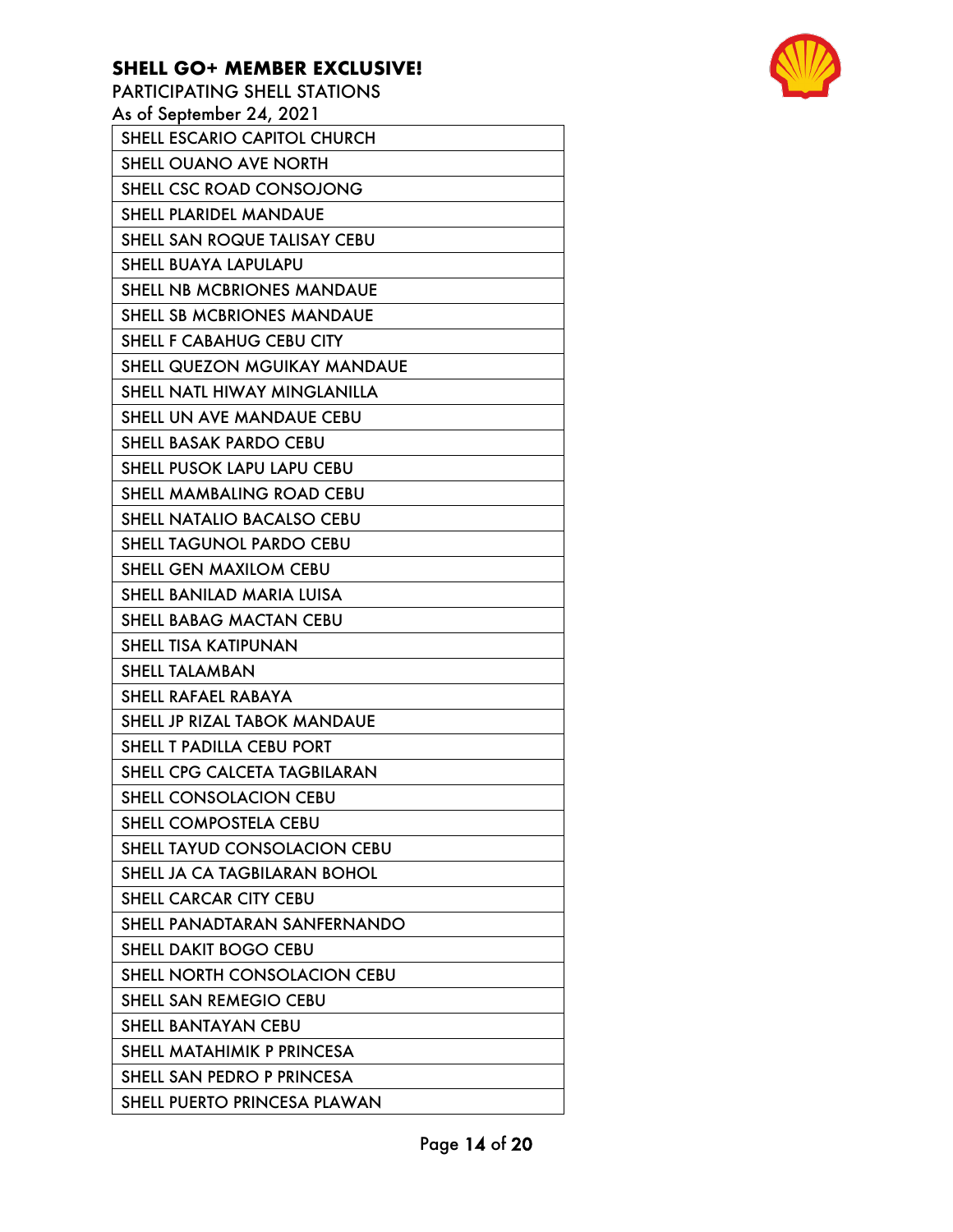PARTICIPATING SHELL STATIONS As of September 24, 2021 SHELL QUEZON PALAWAN SHELL SAN JOSE PUERTO PRIN SHELL NB NORTH RD P PRINCESA SHELL NARRA PALAWAN SHELL SB SOUTH RD PUERTO PRINCESA SHELL ORMOC LEYTE 1 SHELL CATBALOGAN W SAMAR SHELL CATARMAN NORTHRN SAMAR SHELL COGON ORMOC CITY SHELL BANTIGUE ORMOC LEYTE SHELL REAL ST ORMOC SHELL VELOSO TOOG LEYTE SHELL DALAKIT NORTHERN SAMAR SHELL SAN JOSE SOGOD SHELL CATBALOGAN DIVERSION SHELL MACAGTAS CATARMAN SHELL SIBULAN AIRPORT SHELL DUMAGUETE SO RD MAGNAO SHELL CALINDAGAN DUMAGUETE SHELL REAL DUMAGUETE CITY SHELL LACSON 18TH BACOLOD SHELL BINALBAGAN WEST SHELL ARANETA NATL HWAY BAGO SHELL GUANZON TAN LORENZO SHELL ARANETA RODRIGUEZ SHELL LIBERTAD DONA JULIANA SHELL GOMEZ ESCALANTE SHELL LACSON SANTA CLARA SHELL RIZAL MANAUL SILAY SHELL ARANETA TANGUB BACOLOD SHELL ARANETA MAGSAYSAY SHELL BATO SAGAY NEGROS OC SHELL CIRCUMFERNTIAL BACOLOD SHELL ALIJIS BACOLOD CITY SHELL LACSON HERNAEZ BACOLOD SHELL MABINI RIZAL TALISAY SHELL 4TH RD BURGOS BACOLOD SHELL JY PEREZ KABANKALAN SHELL TANGUB MANVILLE BAC

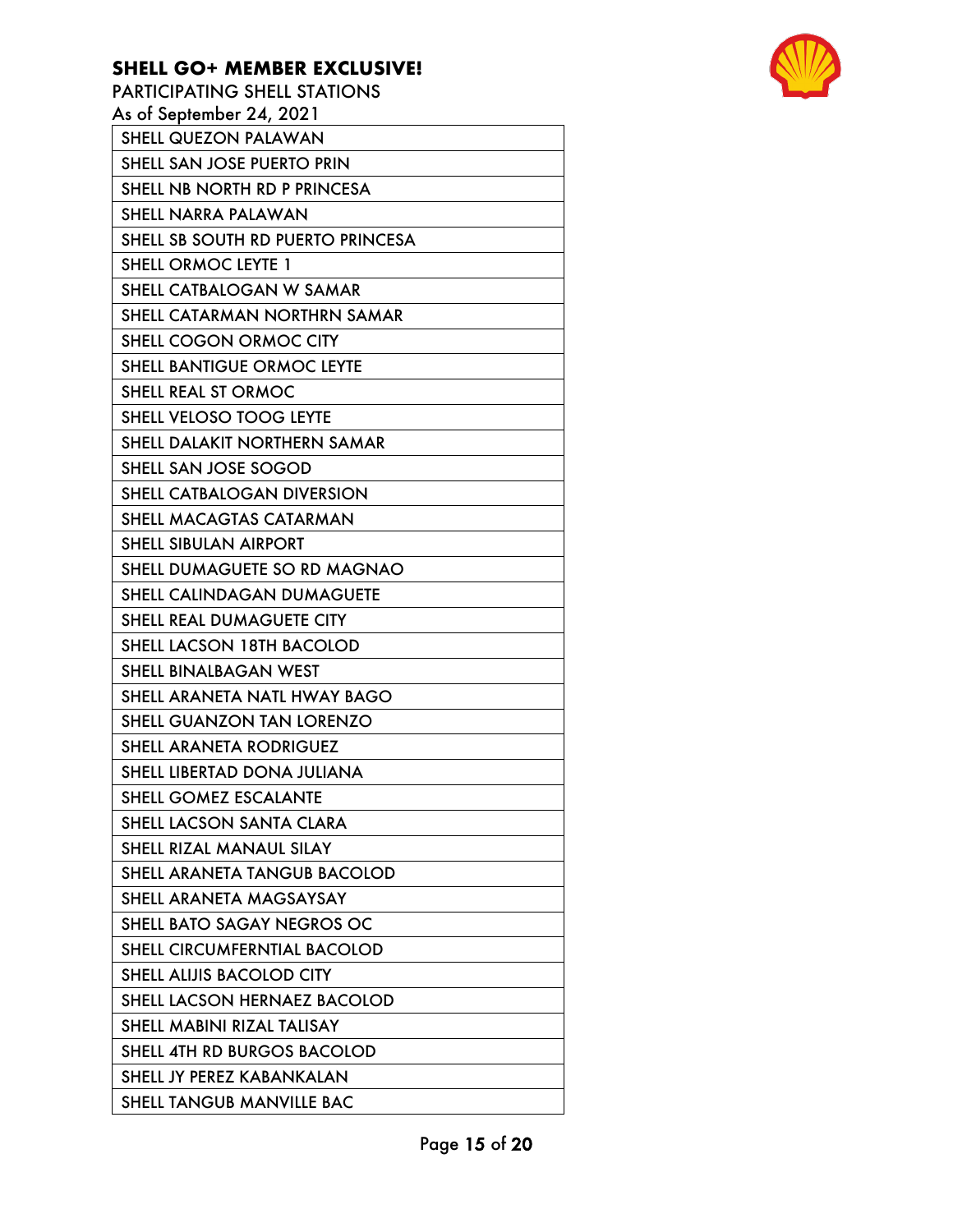PARTICIPATING SHELL STATIONS As of September 24, 2021 SHELL SAN CARLOS NEG OCC SHELL VICTORIAS NEG OCC SHELL MANSILINGAN BAC SHELL CIRCUMFERENTIAL BACOLOD NB SHELL NARRA BS AQUINO BACOLOD SHELL BATA BAC SHELL ARANETA AVE TANGUB BCD SB SHELL LACSON CARVIC MANDALAGAN SHELL ROXAS AVE BAYOR SHELL BURGOS MAGDALO LA PAZ SHELL LEDESMA MABINI ILOILO SHELL LOPEZ JAENA STA ISABEL SHELL J M BASA ORTIZ SHELL QUEZON REYES KALIBO SHELL AVANCENA LOCSIN MOLO SHELL BENIGNO AQUINO SM SHELL PANIT AN CAPIZ SHELL IBAJAY AKLAN SHELL CATICLAN MALAY AKLAN SHELL COASTAL ROAD ILOILO SHELL TABUCAN ILOILO SHELL TAFT NORTH MEGAWORLD ILOILO SHELL LASERNA KALIBO AKLAN CITY SHELL CIRCUMFERENTIAL ILOILO SHELL QUIRINO CENTRAL BANK SHELL JP LAUREL LANANG GOLF SHELL TAGUM NAT HWAY SB SHELL JP LAUREL F TORRES SHELL ECOLAND SANDAWA SHELL MAGALLANES DC DAVAO SHELL QUIRANTE PIONEER SHELL SAN PEDRO BUHANGIN SHELL PAMPANGA SASA DAVAO SHELL PAGSABANGA TAGUM SHELL QUIMPO ECOLAND SM SHELL MATINA DC GOLF CLUB SHELL LEON GARCIA AGDAO SHELL SASA DEPOT SHELL BUHANGIN DAVAO



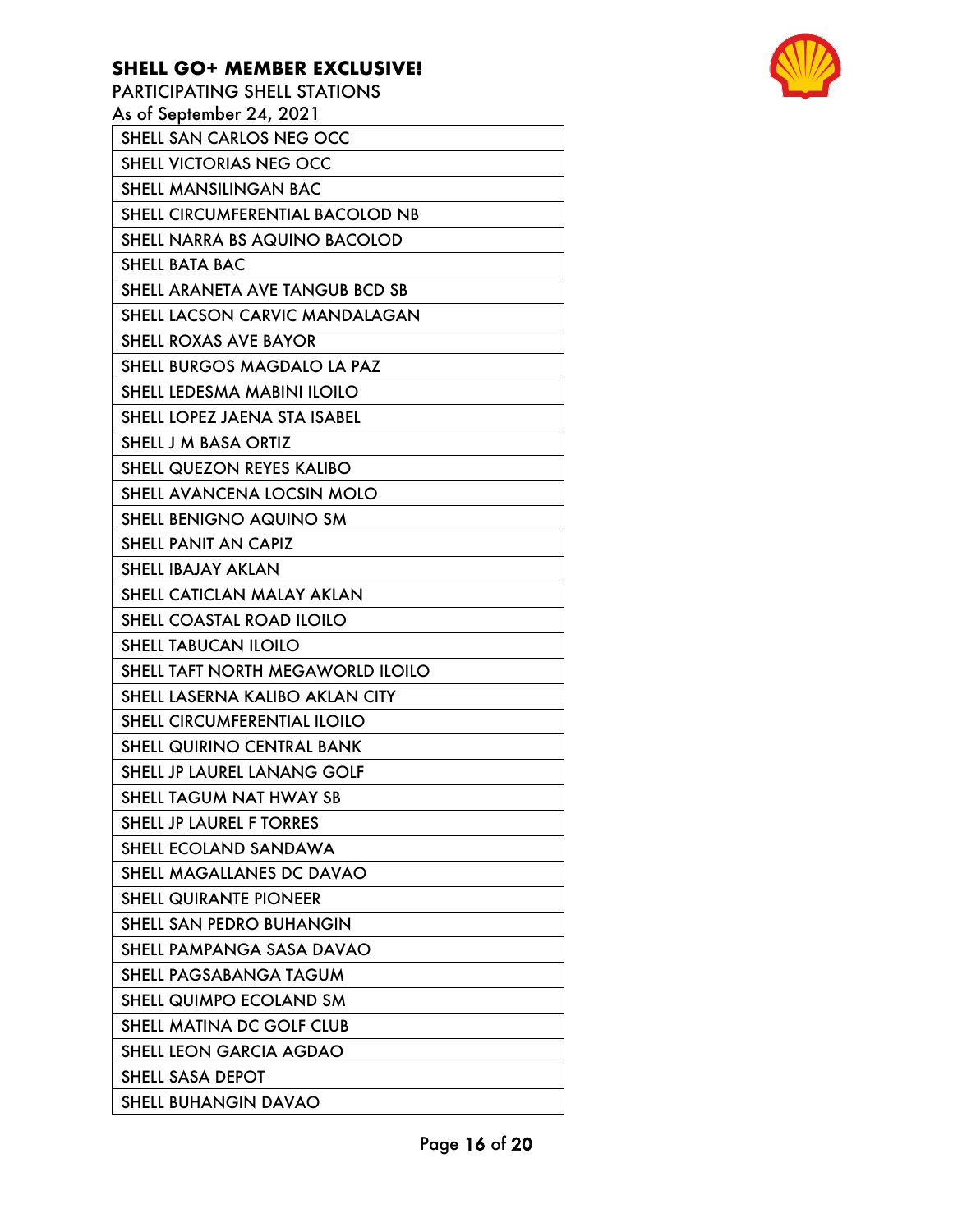| FARIICIFAIIING SHELL SIATIONS     |
|-----------------------------------|
| As of September 24, 2021          |
| SHELL MAA DAVAO CITY              |
| SHELL DIVERSION MAMAY             |
| SHELL MATINA ATENEO               |
| SHELL PANABO DAVAO                |
| SHELL SBOUND DVERSION RD DVO      |
| SHELL APOKON VISAYAN TAGUM        |
| SHELL PANACAN DAVAO CITY          |
| SHELL ABREEZA MALL BAJADA         |
| SHELL CANOCOTAN TAGUM CITY        |
| SHELL BACACA DAVAO CITY           |
| SHELL DUTERTE AGDAO DAVAO         |
| SHELL DAMOSA LANANG DAVAO         |
| SHELL SAN RAFAEL DAVAO CITY       |
| <b>SHELL GREDU PANABO SB</b>      |
| SHELL MATINA ENCLAVES DAVAO       |
| <b>SHELL DIGOS ORIGINAL DAVAO</b> |
| <b>SHELL ULAS TALOMO DAVAO</b>    |
| SHELL BAGO APLAYA TALOMO          |
| SHELL CALINAN DAVAO CITY          |
| SHELL DIGOS DAVAO DEL SUR         |
| SHELL TORIL DAVAO CITY            |
| SHELL SN ROQUE CALINAN DAVAO      |
| SHELL MCARTHUR TORIL DAVAO        |
| SHELL DUMOY DAVAO CITY            |
| SHELL CATALUNAN PEQUENO           |
| SHELL SAN JOSE DIGOS CITY         |
| SHELL CATALUNAN PEQUENO DAVAO     |
| SHELL CATALUNAN GRANDE            |
| SHELL ALMONTE COTABATO            |
| SHELL NAT HWAY LAGAO              |
| SHELL GEN SAN DRIVE KORONDAL      |
| SHELL SINSUAT DON RABAGO          |
| SHELL NORALA SOUTH COTABATO       |
| <b>SHELL TAMBLER GSC</b>          |
| SHELL NATL HWAY LABANGAL GSC      |
| SHELL MARBEL KORONADL CITY 1      |
| SHELL N HIWAY KORONADAL CITY      |
| SHELL APOPONG GSC                 |
| SHELL MARBEL KORONADL CITY 2      |

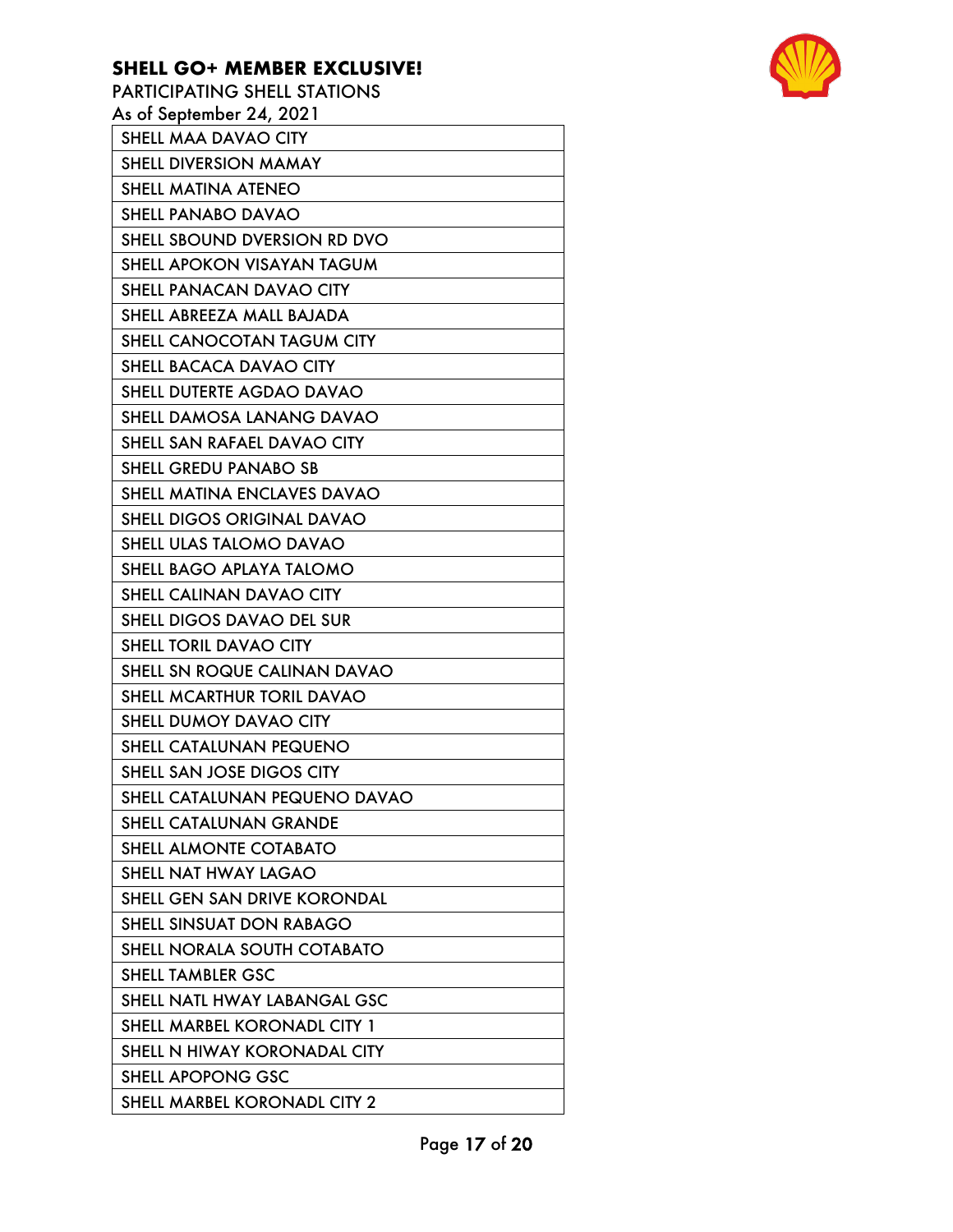PARTICIPATING SHELL STATIONS As of September 24, 2021 SHELL LAGAO GENERAL SANTOS SHELL DADIANGAS EAST GEN SAN SHELL PACHECO GEN SAN CITY SHELL CAMIAS N HWAY GEN SAN SHELL SINSUAT COTABATO SHELL CITY HEIGHTS GENSANTOS SHELL NAT HWAY MABUHAY 2 SHELL JULIANO AVE COTABATO CITY SHELL MABUHAY ROAD GENSAN SHELL TUPI SOUTH COTABATO SHELL TAMONTAKA COTABATO SHELL QUEZON AVE COTABATO SHELL POB CARMEN COTABATO SHELL KABACAN NORTH COTABATO SHELL KIDAPAWAN CITY SHELL KABACAN NRTH COTABATO SHELL MAKILALA NRTH COTOBATO SHELL BFI KIDAPAWAN CITY SHELL ALVAREZ ZAMBOANGA CITY SHELL RIZAL AVE PAGADIAN SHELL SAN JOSE ALVAREZ SHELL RIZAL AVE DIPOLOG SHELL VETERANS ZAMBOANGA SHELL LUMBIA PAGADIAN SHELL QUEZON AVE DIPOLOG SHELL CANELAR ST ZAMB CITY SHELL MERCEDES ZMBOANGA CITY SHELL AYALA ZAMBOANGA CITY SHELL NUNEZ CAMINO NUEVO SHELL MINAOG DIPOLOG CITY SHELL TURNO DIPOLOG CITY SHELL MCLL DIVSORIA ZAMB CTY SHELL CAMINS CANELAR ZMBOANG SHELL GUIWAN ZAMBOANGA CITY SHELL BALIWASAN ZAMBOANGA SHELL NATL HWAY IPIL SIBUGAY SHELL GOV RAMOS ZAMBO SHELL CAMINS ZAMBOANGA SHELL VAMENTA CARMEN CAGAYAN

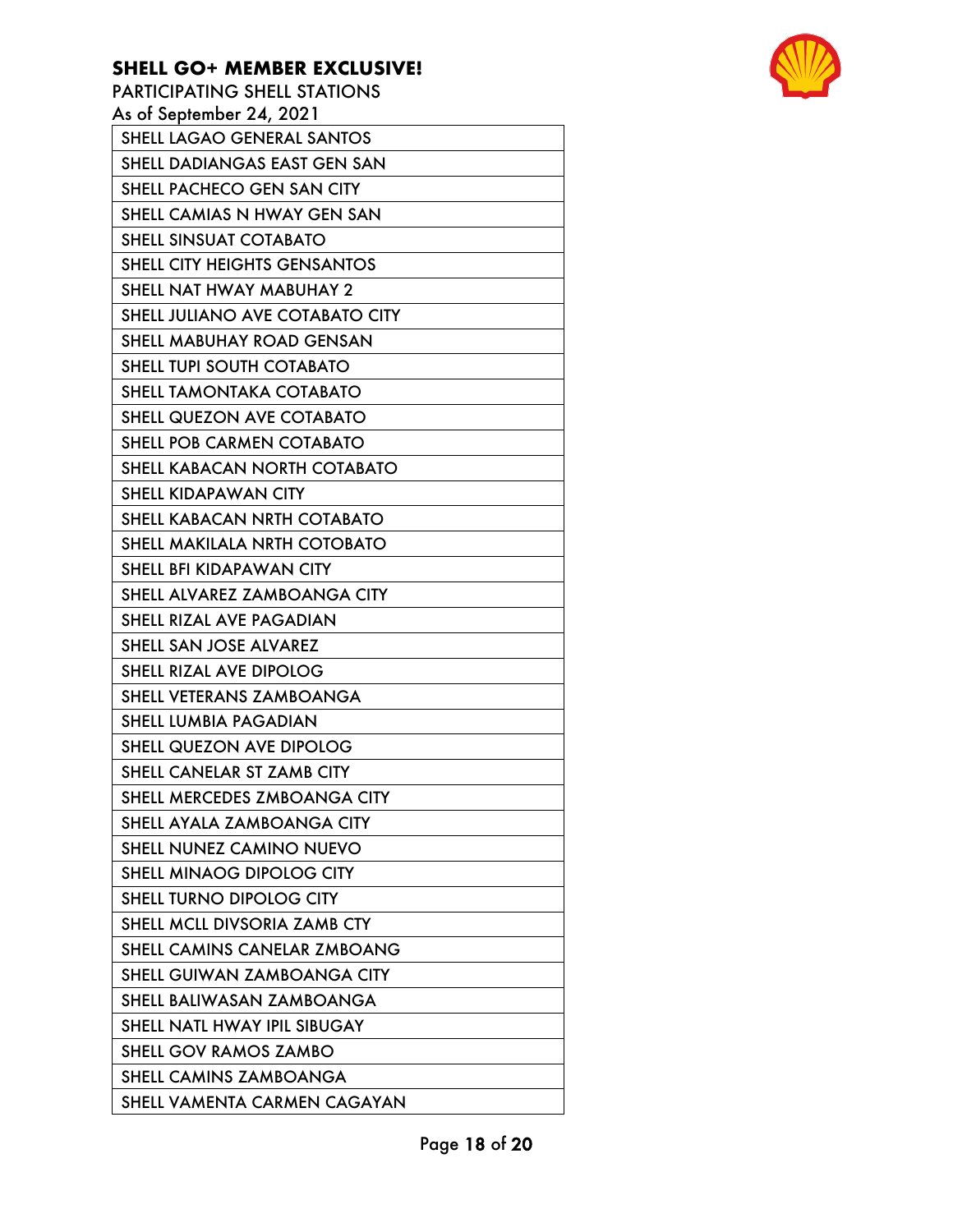PARTICIPATING SHELL STATIONS As of September 24, 2021 SHELL CM RECTO LICOAN SHELL NAT HWAY GUSA EB SHELL MALAYBALAY BUKIDNON SHELL BALOY TABLON CDO SHELL KAUSWAGAN CDO SHELL HAGKOL VALENCIA SHELL AIRPORT RD XAVIER EST SHELL LIMKETKAI CDO SHELL NO PO MARAMAG BUKIDNON SHELL CUGMAN CAGAYAN DE ORO SHELL TAGOLOAN MISAMIS OR SHELL IPONAN CAGAYAN DE ORO SHELL BARRA OPOL MIS OR SHELL JR BORJA GUSA CDO SHELL DIVERSION ROAD CDO SHELL WESTBOUND BULUA CDO SHELL CAMAMANAN CDO SHELL CALAMANSI DRIVE CDO SHELL YACAPIN COGON CDO SHELL VALENCIA BUKIDNON SHELL MCARTHUR HWAY LAPASAN SHELL CORRALES EXT CDO SHELL BUGO CAGAYAN DE ORO SHELL DIVERSION OPOL SHELL KAUSWAGAN DIVERSION SHELL BORROMEO SURIGAO SHELL RIZAL CENTRAL MATI SHELL TANDAG SURIGAO DEL SUR SHELL CABADBARAN AGUSAN DN SHELL POB MONTEVISTA DVAO DN SHELL KINGKING PNTUKAN DAVAO SHELL MANGAGOY BISLIG CITY SHELL JC AQUINO MALL BUTUAN SHELL BUENAVISTA AGUSAN DS SHELL LUPON DAVAO ORIENTAL SHELL AMPAYON BUTUAN SHELL P22 POBLACION BAYUGAN SHELL QUIRINO MADRID SDS SHELL AQUINO AVE BUTUAN 2